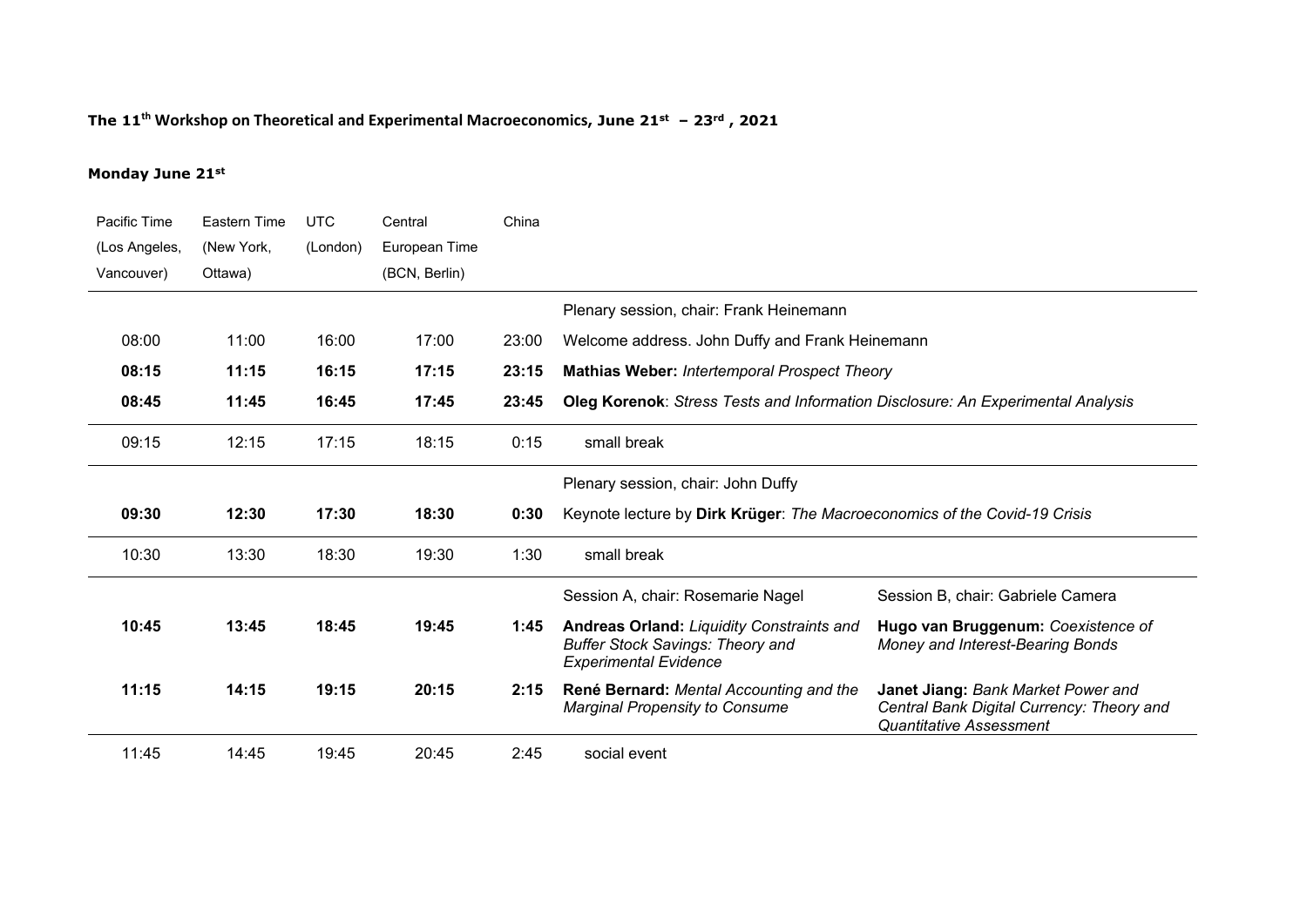## **Tuesday June 22nd**

| Pacific Time  | Eastern Time | <b>UTC</b> | Central       | China |                                                                                                                           |                                                                                                              |
|---------------|--------------|------------|---------------|-------|---------------------------------------------------------------------------------------------------------------------------|--------------------------------------------------------------------------------------------------------------|
| (Los Angeles, | (New York,   | (London)   | European Time |       |                                                                                                                           |                                                                                                              |
| Vancouver)    | Ottawa)      |            | (BCN, Berlin) |       |                                                                                                                           |                                                                                                              |
|               |              |            |               |       | Session A, chair: Rosemarie Nagel                                                                                         | Session B, chair: Frank Heinemann                                                                            |
| 08:00         | 11:00        | 16:00      | 17:00         | 23:00 | David Hales: Tacit Collusion and<br><b>Asymmetric Price Transmission</b>                                                  | Cathy Zhang: How Long is Forever? Three<br>Implementations of an Infinite-horizon<br><b>Monetary Economy</b> |
| 08:30         | 11:30        | 16:30      | 17:30         | 23:30 | Jan Tuinstra: Import Tariffs in Coupled<br>Cobweb Markets: Exploring the Trade-off<br>between Efficiency and Volatility   | Olena Kostyshyna: A Horse Race of<br><b>Monetary Policy Regimes: An Experimental</b><br>Investigation        |
| 09:00         | 12:00        | 17:00      | 18:00         | 0:00  | small break                                                                                                               |                                                                                                              |
|               |              |            |               |       | Plenary session, chair: Shyam Sunder                                                                                      |                                                                                                              |
| 09:15         | 12:15        | 17:15      | 18:15         | 0:15  | <b>Double Auction</b>                                                                                                     | Keynote lecture by Jasmina Arifovic: Individual Evolutionary Learning and the Continuous                     |
| 10:15         | 13:15        | 18:15      | 19:15         | 1:15  | small break                                                                                                               |                                                                                                              |
|               |              |            |               |       | Session A, chair: Gabriele Camera                                                                                         | Session B, chair: Frank Heinemann                                                                            |
| 10:30         | 13:30        | 18:30      | 19:30         | 1:30  | <b>Tomasz Makarewicz: Macroeconomic</b><br>Stability of Price Level Targeting in a Model<br>of Heterogeneous Expectations | Alexandros Rigos: Discontinuous and<br>Continuous Stochastic Choice and<br>Coordination in the Lab           |
| 11:00         | 14:00        | 19:00      | 20:00         | 2:00  | Alex Grimaud: Precautionary saving and<br>un-anchored expectations                                                        | Johan de Jong: The Initial Deposit Decision<br>and the Occurrence of Bank Runs                               |
| 11:30         | 14:30        | 19:30      | 20:30         | 2:30  | social event                                                                                                              |                                                                                                              |